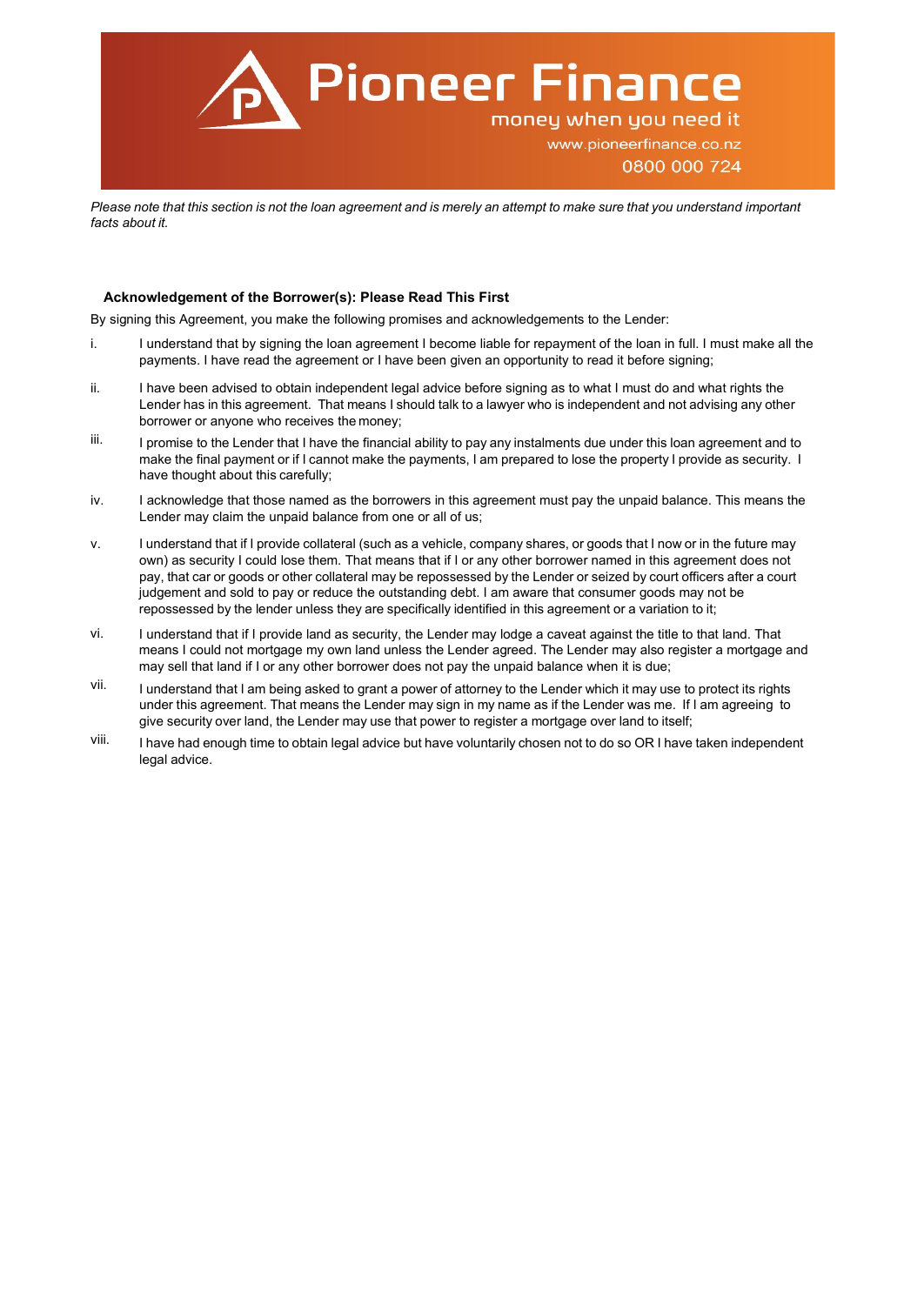|                                                                                                                                                                                                                                                                                                                                                                                                                                                                                                                                                                                                                                                                                                                                                                                                                                                                                                                                                                                                                                                                                                                                                      | <b>Pioneer Finance</b><br>money when you need it                                         | www.pioneerfinance.co.nz<br>0800 000 724                                                   |  |  |  |
|------------------------------------------------------------------------------------------------------------------------------------------------------------------------------------------------------------------------------------------------------------------------------------------------------------------------------------------------------------------------------------------------------------------------------------------------------------------------------------------------------------------------------------------------------------------------------------------------------------------------------------------------------------------------------------------------------------------------------------------------------------------------------------------------------------------------------------------------------------------------------------------------------------------------------------------------------------------------------------------------------------------------------------------------------------------------------------------------------------------------------------------------------|------------------------------------------------------------------------------------------|--------------------------------------------------------------------------------------------|--|--|--|
| <b>DISCLOSURE STATEMENT</b><br>and<br><b>CONSUMER CREDIT CONTRACT</b>                                                                                                                                                                                                                                                                                                                                                                                                                                                                                                                                                                                                                                                                                                                                                                                                                                                                                                                                                                                                                                                                                |                                                                                          | <b>Statement Date</b><br>21 October 2020                                                   |  |  |  |
| IMPORTANT: This document sets out key information about your consumer credit contract. You should read it carefully. If you do not<br>understand anything in this document you should seek independent advice. You should keep this disclosure statement and a copy of your<br>credit contract in a safe place.<br>The law gives you a limited right to cancel the consumer credit contract. (See Terms & Conditions) Note that strict time limits apply.<br>Lender (this is the person providing you the credit)<br><b>Pioneer Finance Limited</b><br>182 Great South Road<br>Epsom<br>Auckland 1051<br>loans@pioneerfinance.co.nz<br>Loan Contract Number #                                                                                                                                                                                                                                                                                                                                                                                                                                                                                        | Emailing our email address                                                               | You may send notices to us under this Agreement by:<br>Writing to us at the postal address |  |  |  |
| <b>Borrower</b><br>Name:                                                                                                                                                                                                                                                                                                                                                                                                                                                                                                                                                                                                                                                                                                                                                                                                                                                                                                                                                                                                                                                                                                                             |                                                                                          |                                                                                            |  |  |  |
| Address:                                                                                                                                                                                                                                                                                                                                                                                                                                                                                                                                                                                                                                                                                                                                                                                                                                                                                                                                                                                                                                                                                                                                             |                                                                                          |                                                                                            |  |  |  |
| Phone:                                                                                                                                                                                                                                                                                                                                                                                                                                                                                                                                                                                                                                                                                                                                                                                                                                                                                                                                                                                                                                                                                                                                               |                                                                                          |                                                                                            |  |  |  |
| Email<br><b>Credit Details</b>                                                                                                                                                                                                                                                                                                                                                                                                                                                                                                                                                                                                                                                                                                                                                                                                                                                                                                                                                                                                                                                                                                                       |                                                                                          |                                                                                            |  |  |  |
| Initial advance.<br>This is the amount you owe at the date of this statement (including any fees charged by Pioneer Finance).<br>\$14,000.00 made up of:<br>$$14,000.00$ To Borrower(s) as directed.<br>Total Advances This is the total amount of all advances made or to be made to you<br>\$14,000.00                                                                                                                                                                                                                                                                                                                                                                                                                                                                                                                                                                                                                                                                                                                                                                                                                                             |                                                                                          |                                                                                            |  |  |  |
| Payments. You are required to make each payment in the amount specified and at the time specified.                                                                                                                                                                                                                                                                                                                                                                                                                                                                                                                                                                                                                                                                                                                                                                                                                                                                                                                                                                                                                                                   |                                                                                          |                                                                                            |  |  |  |
| 104 payments due as follows<br>103 regular payments of \$173.75 from 28/10/2020<br>One final payment of \$173.27 on 19/10/2022<br>(includes account maintenance fee)                                                                                                                                                                                                                                                                                                                                                                                                                                                                                                                                                                                                                                                                                                                                                                                                                                                                                                                                                                                 | <b>Frequency of payments</b><br>Weekly                                                   | <b>Total amount of payments</b><br>\$18,069.52                                             |  |  |  |
| Interest<br>Annual interest rate 25%.<br>Method of charging interest                                                                                                                                                                                                                                                                                                                                                                                                                                                                                                                                                                                                                                                                                                                                                                                                                                                                                                                                                                                                                                                                                 | Total interest charges. This is the total amount of interest charged under this contract | \$3,781.52                                                                                 |  |  |  |
| Interest charges are calculated by multiplying the unpaid balance of the loan at the end of each day by a daily interest rate. The daily<br>interest rate is calculated by dividing the annual interest rate by 365. Interest is charged to your account monthly.<br><b>Default Interest Charges and Fees</b>                                                                                                                                                                                                                                                                                                                                                                                                                                                                                                                                                                                                                                                                                                                                                                                                                                        |                                                                                          |                                                                                            |  |  |  |
| If you do not pay all of the instalments as set out in this section on the due date payable:<br>The loan will not be repaid on the "Last payment due" date;<br>٠<br>You will be charged default fees and default interest.<br><b>Default Interest</b><br>In the event of a default in payment or late payment of any payment due and while the default continues you must pay the default                                                                                                                                                                                                                                                                                                                                                                                                                                                                                                                                                                                                                                                                                                                                                            |                                                                                          |                                                                                            |  |  |  |
| interest charges. Default interest is the annual interest rate plus a default rate of 10%, charged on the amount in default from the time<br>that you fall into financial default until you are no longer in financial default, and calculated by multiplying the amount in default at the end<br>of each day by the daily default interest rate. The method of calculating interest is explained in the INTEREST section above.<br>If we obtain a judgment against you, you must continue to pay default interest on the judgment sum until that sum is paid in full.<br><b>Default Fees</b>                                                                                                                                                                                                                                                                                                                                                                                                                                                                                                                                                        |                                                                                          |                                                                                            |  |  |  |
| In the event of a breach of the contract or on the enforcement of the contract, you must pay the default fees set out in schedule 4 "Credit"<br>Fees and Charges and Default Fees".<br><b>Credit Fees and Charges</b>                                                                                                                                                                                                                                                                                                                                                                                                                                                                                                                                                                                                                                                                                                                                                                                                                                                                                                                                |                                                                                          |                                                                                            |  |  |  |
| Our credit fees and charges are set out in the in the terms and conditions under "Credit Fees and Charges and Default Fees" These<br>credit fees are or may become payable under or in connection with this contract.<br><b>Grant of Security Interests</b>                                                                                                                                                                                                                                                                                                                                                                                                                                                                                                                                                                                                                                                                                                                                                                                                                                                                                          |                                                                                          |                                                                                            |  |  |  |
| This is secured credit. You give us the security interests set out below. If you fail to meet your commitments under the contract, the<br>creditor may be entitled to repossess and sell this property. If the Lender exercises its rights under its security interest and sells this<br>personal property collateral or land and the proceeds received from the sale are insufficient to repay the amount outstanding under the<br>loan then you will remain liable for the residual amount outstanding. Whoever owns the personal property collateral or the land may not<br>give security over that personal property collateral or land to any other person and, if the owner does so, the owner will be in breach of<br>this agreement and we may call up payment of the unpaid balance and may repossess and sell the personal property collateral or sell<br>the land. However, we may not repossess and sell consumer goods which are not specifically identified in this agreement or a variation<br>of it unless they are replacements for specifically identified consumer goods.<br>Personal property collateral includes the following: |                                                                                          |                                                                                            |  |  |  |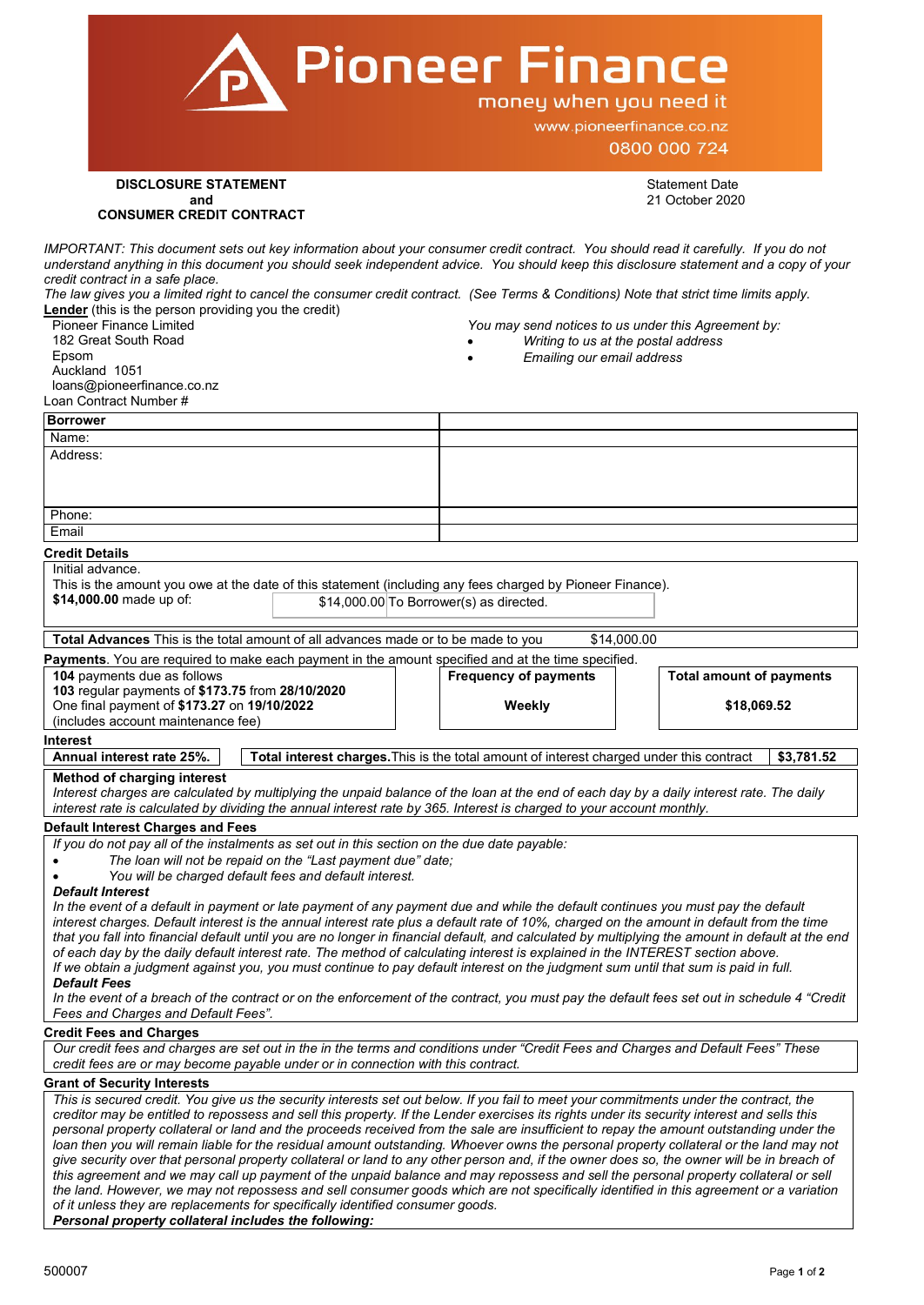| <b>Motor Vehicles</b>        |                                                                                                                                 |                                                                                              |                                                                                                                                                                                                                                                                                     |
|------------------------------|---------------------------------------------------------------------------------------------------------------------------------|----------------------------------------------------------------------------------------------|-------------------------------------------------------------------------------------------------------------------------------------------------------------------------------------------------------------------------------------------------------------------------------------|
| <b>Registration</b>          | Description                                                                                                                     | <b>VIN/Chassis No.</b>                                                                       | Owners/                                                                                                                                                                                                                                                                             |
|                              |                                                                                                                                 |                                                                                              |                                                                                                                                                                                                                                                                                     |
| Collateral".                 |                                                                                                                                 |                                                                                              | Personal property collateral also includes any personal property listed in Schedule 3 "Additional Personal Property                                                                                                                                                                 |
|                              | Description of security interest in Land.<br>Real Property – The Mortgaged Land                                                 |                                                                                              | The security interest is an all-obligations mortgage of land and it secures payment of the unpaid balance. It also secures the<br>performance of all the landowner's obligations under this contract to the extent of the value of the owner's interest in the land                 |
| <b>Address</b>               | <b>Title Reference</b>                                                                                                          | Owner/s                                                                                      | <b>Priority Sum</b>                                                                                                                                                                                                                                                                 |
|                              | Title:                                                                                                                          |                                                                                              |                                                                                                                                                                                                                                                                                     |
| <b>Full Prepayment</b>       |                                                                                                                                 |                                                                                              |                                                                                                                                                                                                                                                                                     |
|                              |                                                                                                                                 | discharge or release of any security held. We do not charge for our loss on full prepayment. | If you pay the unpaid balance in full before the final payment is due, you must pay our early repayment fee of \$75.00 to compensate us<br>for the administrative costs relating to the prepayment. You must also pay any legal and other third-party costs incurred in providing a |
| <b>Continuing Disclosure</b> |                                                                                                                                 |                                                                                              |                                                                                                                                                                                                                                                                                     |
| will be provided 6 monthly.  | You concent to us communication with you algebrariaslly with recognition andication and/or loop, and in exder to make algebraic |                                                                                              | The lender is required to provide you with regular statements. The statements will give you information about your account. Statements                                                                                                                                              |

*You consent to us communicating with you electronically with respect to your application and/or loan, and in order to make electronic disclosure to you by way of email. You also consent to us sending you marketing material and/or messages electronically or otherwise, even after you have repaid your loan in full.*

**I have received a copy of this disclosure statement and the terms and conditions. I agree as set out in the disclosure statement and the terms and conditions.**

[!Sign.1.F,Jackie,Walsh,jackie@mbsl.co.nz]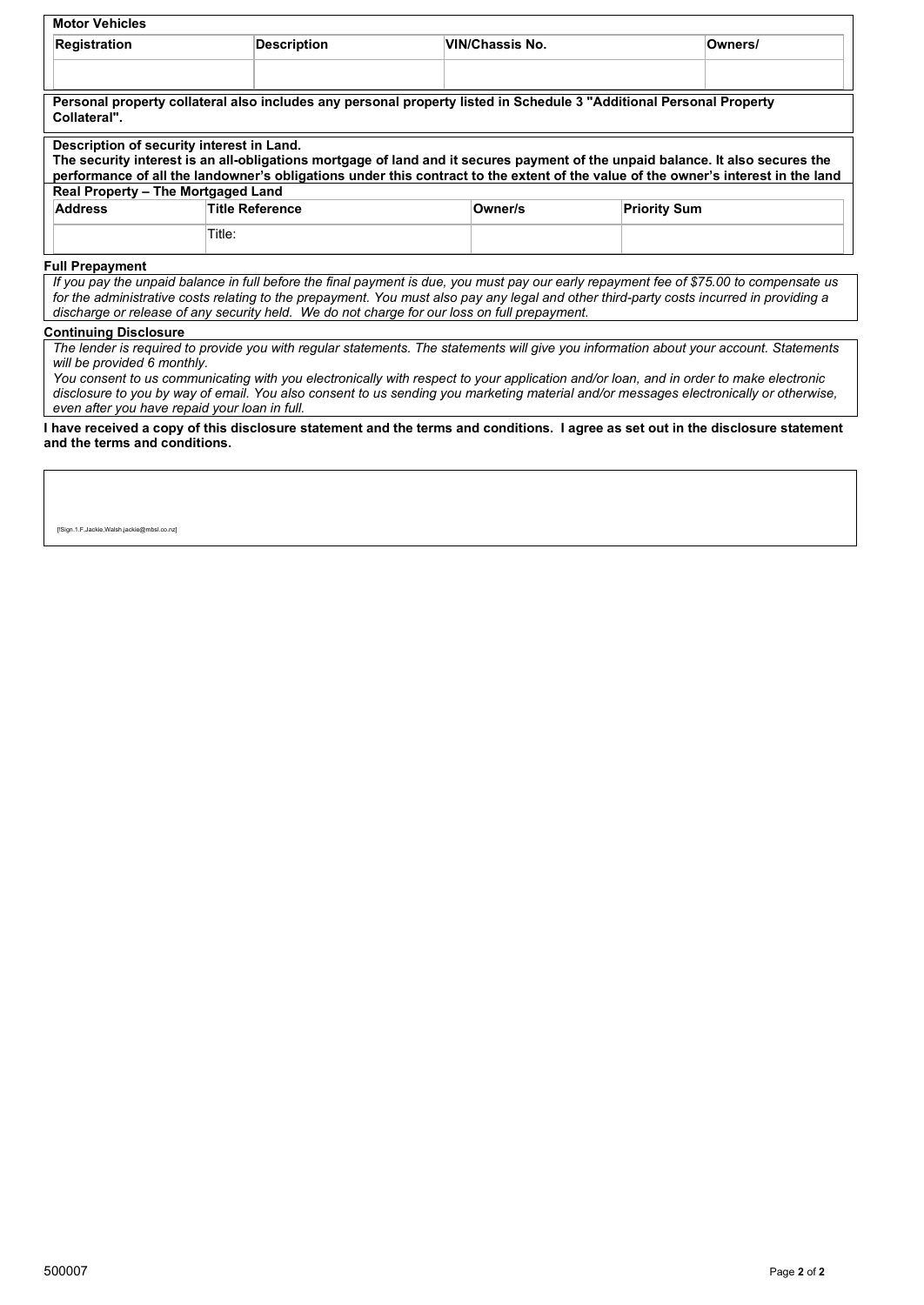

**Pioneer Finance** money when you need it

www.pioneerfinance.co.nz 0800 000 724

## Terms and Conditions

For: Wellington Office Pioneer Finance Limited 119 Queens Drive Lower Hutt Wellington 5010

PO Box 30602 Lower Hutt 5040

Ph: 04 473 3033 Ph: 0800 000 724 Fax: 04 473 8009

Email: loans@pioneerfinance.co.nz

Auckland Office Pioneer Finance Limited Great South Road Epsom Auckland 1051

PO Box 74203 Greenlane 1546

Ph: 09 522 2511 Ph: 0800 000 724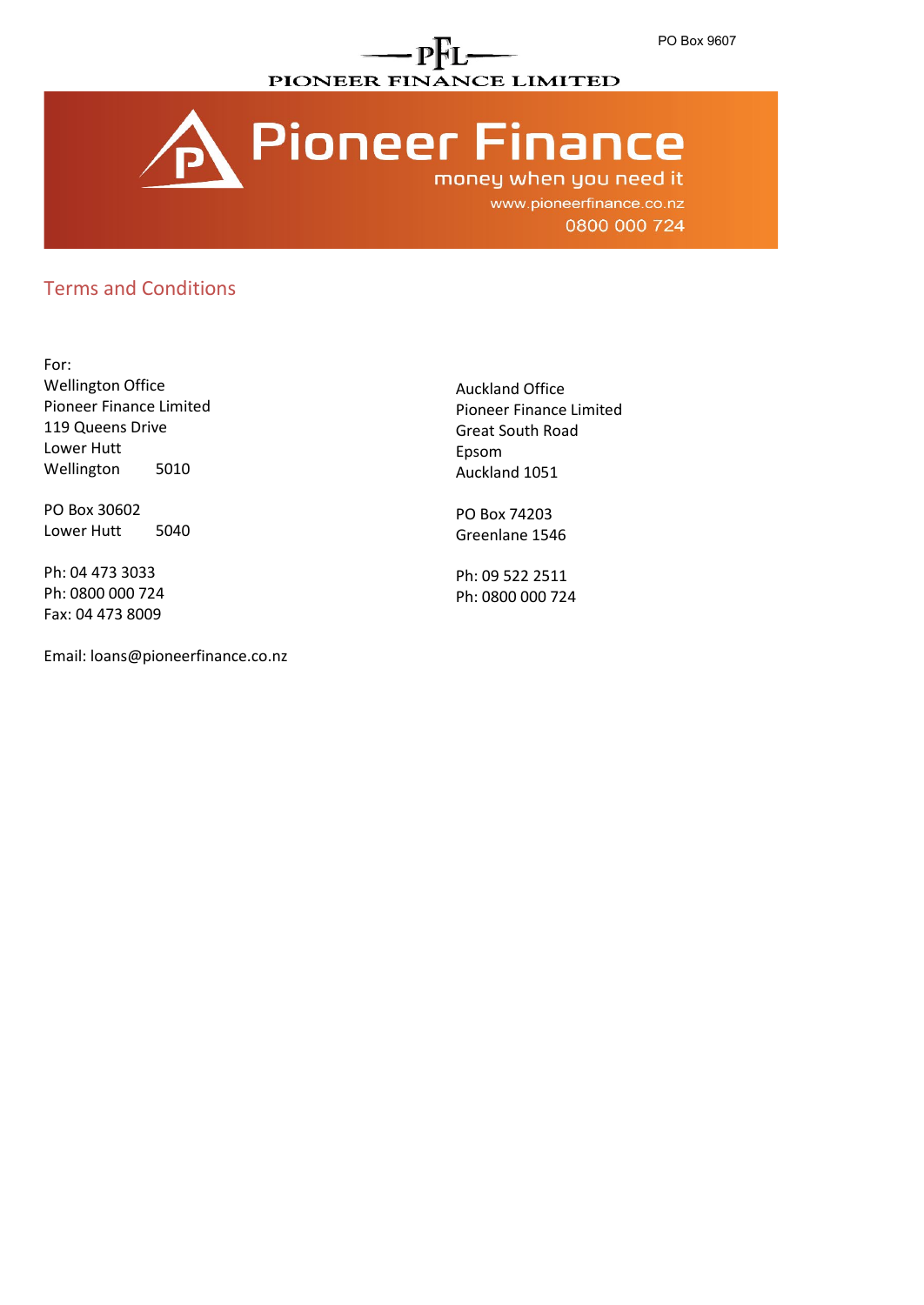## Initial Disclosure Statement (continued)

## **Financial Service Provider Disclosure Statement**

Pioneer Finance Limited is registered on the Financial Service Provider Register (FSP No. 2861) under the name Pioneer Finance Limited.

We are a member of the independent dispute resolution scheme Financial Services Complaints Limited ("FSCL") which is approved by the Ministry of Consumer Affairs. If you are not satisfied by our response to any complaint you have made, you may refer the matter to FSCL by emailing info@fscl.org.nz or calling FSCL on 0800 437257. FSCL's street address is Level 4, 101 Lambton Quay Wellington 6011. The website is www.fscl.org.nz. There is no cost to you to use the services of FSCL.

The scheme can help you to resolve any disagreement you have with us.

## **Your Right to Cancel**

You are entitled to cancel the consumer credit contract by giving notice to the Lender.

## **The time limits for cancellation are:**

i. Within 5 working days of your being given a copy of this contract if it is handed to you personally;

ii. Within 7 working days of this contract being faxed or emailed to you;

iii. Within 9 working days of this contract being mailed to you.

Saturdays, Sundays, and national public holidays are not counted as working days.

## **How to cancel**

To cancel you must give the lender written notice that you intend to cancel a contract by –

i. giving notice to the lender or an employee or agent of the lender; or

ii. posting the notice to the lender or an agent of the lender; or

iii. emailing the notice to the lender's email address (as specified on the front of these terms and conditions); or

iv. sending the notice to the lender's fax number (as specified on the front of these terms and conditions).

## **You must also return to the lender any advance and any other property received by you under the contract.**

## **What you may have to pay if you cancel**

If you cancel the contract the lender can charge you:

(a) the amount of any reasonable expenses the lender had to pay in connection with the contract and its cancellation (including legal fees and fees for credit reports, etc) and

(b) Interest for the period from the day you received the advance until the day you repay the advance.

## **What to do if you Suffer Unforeseen Hardship**

If you are unable to reasonably keep up your payments or other obligations because of illness, injury, loss of employment, the end of a relationship, or other reasonable cause, you may be able to apply to the Lender for a hardship variation. To apply for a hardship variation, you need to:

i. make an application in writing to the lender; and

ii. explain your reason(s) for the application; and

iii. request one of the following:

a. an extension of the term of the Agreement (which will reduce the amount of each payment due under the Agreement); or

b. a postponement of the dates on which the payments are due under the Agreement within a

specified period; or

c. both of the above

You should make your hardship variation as soon as possible or the Lender may not have to consider your application.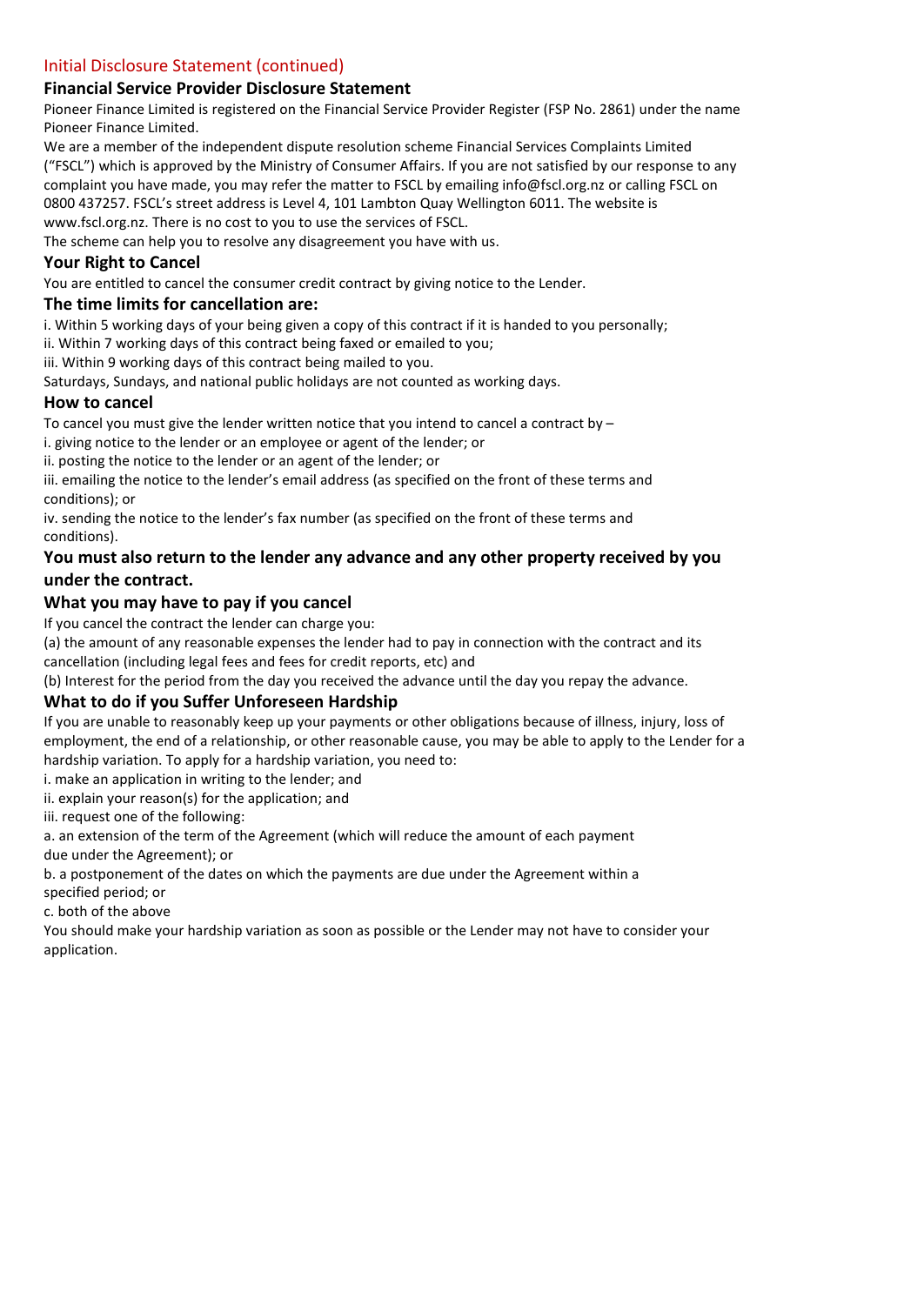### Terms and Conditions

1. **The Credit Contracts and Consumer Finance Act may not apply notwithstanding** anything else in this agreement, if this agreement is not a consumer credit contract, the Credit Contracts and Consumer Finance Act does not apply to it save with respect to:

a. Collateral which is consumer goods and the law which applies in the event of their repossession and sale by the lender and

b. Part V which relates to oppression

2. **Obligation** You acknowledge that you owe to the lender the initial unpaid balance set out in the disclosure statement plus interest and loan administration fee costs. You promise to pay that amount and make the payments due under this agreement in the manner set out in the disclosure statement and terms and conditions of this agreement. You also promise to comply with (go along with, keep the rules of) the terms of this agreement.

#### **3. Payments**

3.1 You, the borrower, must pay the instalments shown in the disclosure statement under "Payment Instalments Required" at the times and in the amounts set out in a disclosure statement. 3.2 You must pay us the full amount of all credit fees and charges as set out in these terms and conditions when they become due.

3.3 If you are in financial default you must pay us default interest on any overdue instalment or other overdue amount at the rate set out in the "**Default interest charges" section** of the disclosure statement and "**Default Fees"** as set out in these terms and conditions. You must pay default interest from the date you fall into financial default until you are no longer in financial default. However, if this agreement is a consumer credit contract we will not charge default interest on any part of the unpaid balance after we have accelerated payment of that part unless payment of that part has fallen due by the time of the charge without the acceleration.

3.4 If you are in any default at all you must pay default fees as set out in the "**Default interest charges and default fees – Default Fees** "section of the disclosure statement. You must pay default fees from when you fall into any default until you cease that default.

3.5 Every payment must be for all of the instalment due or other amount due. You cannot make any deductions or pay a lesser amount because you want to set the payment off against an amount you claim we owe you.

3.6 If any amount is payable under this agreement and no time is shown as the time for payment then that amount is payable immediately without the need for demand.

#### **4. Payment of other costs**

4.1 You must also pay us the following amounts:

all of our costs and expenses we incur relating to or in connection with this agreement including:

the preparation, signing, registration, administration, variation, release and discharge and, consent relating to any change in this agreement and to any mortgage of land, or security interest in personal property collateral that you grant us - any act or attempted act to exercise or enforce or protect any

right or remedy we have under this agreement;

- any court or Disputes Tribunal proceedings;

- any dispute with you or any other person who claims any interest in any collateral;

- any transfer of any security interest to or from us when you are in default;

- any dispute with any borrower;

- anything that we do, or our attorney does which you should have done, under this agreement.

#### **5. Making payments**

5.1 You may make payments by way of direct debit authority on your bank account, by way of an automatic payment authority on your bank account, by direct credit or by deposits at a bank. We may require you to pay by one of these methods.

5.2 If any payment or debit from your bank account is reversed or dishonoured, you must make that payment and pay any dishonour fee and default fees immediately in cash. Any payment by cheque is not deemed to have been made until that cheque has been cleared.

#### **6. Your right to prepay in full**

6.1 You may prepay the unpaid balance in full at any time

#### before it is due.

6.2 If you prepay in full, you must pay our administrative costs arising from the full prepayment or a charge equal to our average administrative costs on a full prepayment.

#### **7. Other things we can do relating to payments**

7.1 If we receive any money from you or as proceeds of the sale of collateral or the mortgaged land we may appropriate (credit) that money against the unpaid balance in any way we wish, and you may not require us to apply any payment toward what you may regard as any part of the unpaid balance

7.2 If you have a claim against us, we may set off your claim against any debt that you owe us.

#### **8. Default and acceleration of repayment**

8.1 If you default under this agreement, we may accelerate repayment of the loan. This means that we can give you notice requiring you to repay the unpaid balance to us even if the time for repayment has not yet arrived.

8.2 Our right to accelerate is, however, subject to the terms of: a. the Property Law Act 2007 section 128 in respect of goods which are not consumer goods and b. the Property Law Act 2007, section 119, in respect of land.

8.3 Default occurs under this agreement if:

a. you do not pay us an amount when it is due and payable; b. you do something you have agreed not to do, or do not do something you have agreed to

c. If we find you have given us incorrect information as part of obtaining the loan from us or if you lie to us or mislead us in dealing with us under this agreement.

e. an insolvency event happens; or

f. you default under any other agreement with any other person and that person has the right to accelerate any payment of any debt you owe him or to exercise any right of

repossession or sale of any of your personal or real property **9. Further Advances and other changes**

If you borrow money from us or if we give you other value after you sign this agreement we will still have a security interest in the collateral and a mortgage of the mortgaged land. The collateral and land will remain security for any extra money you borrow even if you have repaid money we lent you earlier. The loan of more money and any other change to the arrangements between us will be on the same terms as those of this agreement unless you and we make changes in writing.

#### **10. Change Disclosure**

10.1 If we make a further advance or if we change the terms of your loan in such a way that we are required by the CCCFA to disclose the details of that change, then we will give you a Change Disclosure Statement.

10.2 A Change Disclosure Statement will form part of your loan agreement after it has been given to you.

#### **11. Grant of security interest in personal property**

11.1 The owner of the personal property collateral described in the "GRANT OF SECURITY INTERESTS" section of the disclosure statement grants (gives) us a security interest in that collateral. 11.2 If you default under this agreement we may, without giving you any notice, unless we are required to do so by statute, repossess the collateral and then sell the collateral. However, we may not repossess consumer goods collateral that is not specifically identified in this agreement or a variation of this agreement or is not a replacement for such consumer goods.

11.3 We may sell the collateral by auction or by private sale or otherwise. We may buy the collateral ourselves, give credit and allow payment over time as if we were the owner and nobody else had any rights.

11.4 Any buyer of the collateral need show only our receipt to prove he has paid the sale price and

11.5 The buyer need not investigate or question the propriety or regularity of the sale to the buyer and the buyer is not to be affected by any notice express or constructive that such sale is improper or irregular. This means that the buyer is not affected and does not need to worry if he learns anything about the sale process (how we sold) or our right to sell and he does not need to ask.

11.6 We may enter any premises (any land) to look for and repossess collateral. We may break into a building or enclosure (such as a place with a fence or wall or hedge round it) where we may reasonably believe collateral may be even if you are not present.

11.7 Subject to our duty to take reasonable care, if your property is damaged when we repossess or try to repossess goods, we do not have to pay you compensation (the cost of the damage).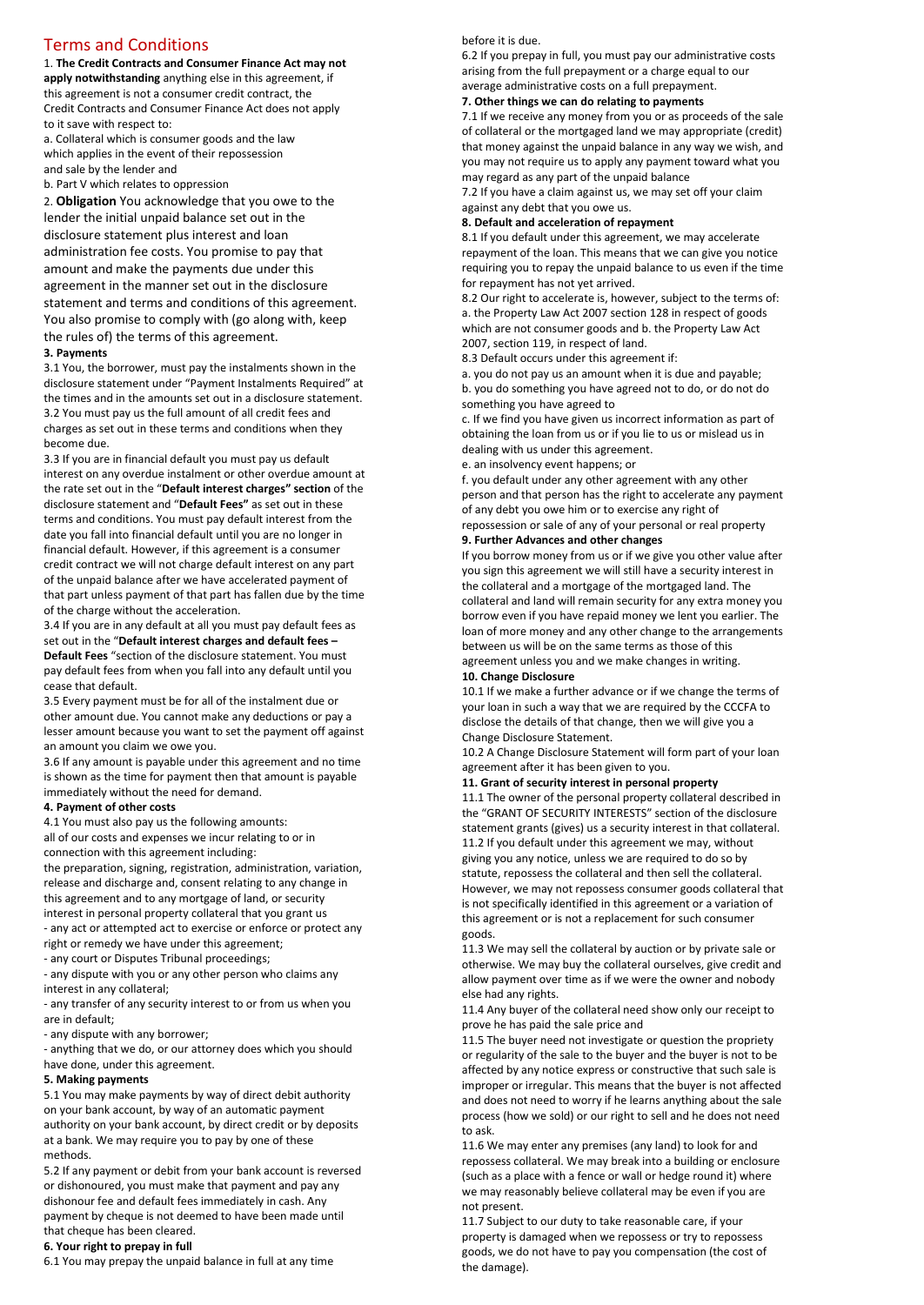11.8 Subject to our duty to take reasonable care, if the property of someone else is damaged when we repossess or try to repossess goods, we do not have to pay you compensation and if we must pay that person, we may recover that compensation from you. For example, if you hide collateral goods in a building and we break down a door to find them and to repossess them you must pay the cost of any repair of the door, even if the door belongs to someone else.

#### **12. Agreement to mortgage land**

12.1 The owner of the land specified in the "GRANT OF SECURITY INTERESTS" section of the disclosure statement agrees to sign a mortgage in our favour over that land on the following terms and conditions:

**If you default the lender may sell your land**. The mortgage of the land is to secure payment of the unpaid balance to us and to secure the performance of all other terms of this agreement and of any associated loan agreement. If you do not make any payment when it is due and payable or if you fail to do other things you must do under this agreement, we may sell the land to pay or reduce the unpaid balance.

The mortgage shall be in an all obligations form published by the Auckland District Law Society Incorporated so as to incorporate memorandum number 2015/4326 or, at the lender's option, any form to the same or similar effect more recently published by the Auckland District Law Society Incorporated. The terms of that memorandum shall be incorporated into this agreement. That means that the mortgage we use is one which is commonly used by lawyers in New Zealand and the obligations are standard so that it is a security for all of your obligations to us.

The stated priority limit for the purposes of section 92(1) of the Property Law Act 2007 shall be the unpaid balance plus

\$150,000 plus interest and costs of enforcement If you grant a mortgage to someone else after we register our mortgage, our mortgage will have priority over that later mortgage up to the figure reached by that calculation.

You must not mortgage your land any further without our written consent and if you do we may accelerate payment of the unpaid balance.

You charge your land as set out in this paragraph 12. What does that mean? If you have agreed to give a mortgage of your land we may sign it on your behalf under the power of attorney. Once we have a mortgage we may register it against the title to your land. If you do not pay the money you owe under this agreement, we may call up the loan (accelerate payment) and we may sell the land and use the money to pay the money you owe. You may not mortgage your land to anyone else without our consent.

#### **13. Prior and subsequent charges**

13.1 The security interest in personal property collateral and the mortgage of land granted under clauses 11 and 12 are given as security for payment to us of all moneys owing by the borrowers under this agreement and the performance of all the terms of this agreement.

13.2 Each owner promises us that there are no other owners of or mortgagees of the mortgaged land or owners of or holders of security interests in any personal property collateral in favour of any other person, or if there are, that these have been disclosed to us.

13.3 If we consent to any security interest or mortgage having priority over the security interest or mortgage given to us, you must comply in all respect and perform all your obligations under the prior security interest or mortgage.

#### **14. You grant us a power of attorney**

14.1 Each borrower, jointly and severally, irrevocably appoints the lender and any one director of the lender severally to be their attorney to:

a. do anything which a borrower agrees to do;

b. do anything and to sign any document which the attorney thinks desirable to protect the interests of the lender under this agreement.

14.2 Without limiting the powers in 14.1, an attorney may: a. execute any document:

- for the purposes of registration of any interest under the Land Transfer Act 1952; or

-for the purpose of causing a security interest under the PPSA to attach but the attorney cannot appropriate after-acquired consumer goods to the security interest in your name; and b. act on behalf of each borrower to notify any insurance company of the lender's interest in any insurance policy and deal with any claims and receive any payments from any insurance company on behalf of the insured.

c. transfer ownership of or take or transfer possession of negotiable instruments, of chattel paper, of negotiable documents of title and of investment securities and the attorney may request and obtain from any share registry, custodial service, securities depository or clearing house any shareholder number (including a common shareholder number) Faster Identification Number or other number allocated to you and necessary for dealing with company shares and (by way of example) may sign any request to cancel FIN numbers as security for a loan.

14.3 This power of attorney will remain until the unpaid balance has been paid to us and continues after judgment. 14.4 You ratify anything done by an attorney under this power. In advance you confirm everything that the attorney does. 14.5 You further indemnify any person acting in reliance upon the power. If somebody makes a claim against an attorney over something the attorney does as your attorney, you must compensate the attorney for the amount of that claim. **15. Notices and communication**

#### 15.1 You consent to electronic disclosure and electronic

communication with you to any email address, facsimile address, mobile phone, or any other electronic address including a social networking address, any instant messaging address and any video chat address which you may have. However, we cannot give you a repossession warning notice or a post-repossession notice in this manner

15.3 Any notice, demand, letter or document for service also may be served in accordance with the method described in section 83ZQ of the CCCFA but that is subject to sections 119, 128, 352 and 353 of the Property Law Act 2007 with respect to notices about land and collateral goods which are not consumer goods.

15.4 Unless otherwise required by law, any notice, demand, letter or other document will be deemed to have been served on or given to you:

a. if the document is handed to any person in apparent occupation of the address of any of you or of the mortgaged land or by attaching the document to an external door at such address;

b. if your address is a flat or apartment or room in a building and if the lender or its agents are unable to obtain access to such flat, apartment or room by virtue of the security system of the building or for some other reason, then:

- if the document is posted at the letterbox corresponding to such flat, apartment or room; or

- if there is no such letterbox, if the document is attached to what appears to be the principal external (main outside) entry to the building or

- if the document is given to any building manager or receptionist for the building and directed to be given to you. 15.5 You must give us 3 working days' notice before you change your name, your address, the place where any collateral is stored or your landline or mobile telephone number or any email or other electronic address you have given us.

15.6 You appoint any other borrower to be your agent for the purpose of serving you with documents under the Property Law Act 2007. If we are unable to give a document to you, then we may use this clause to give it to another borrower instead of you and that will mean we have given it to you.

16.0 You promise that all information you gave us to enable us to decide whether or not to lend to you was and still is true and correct.

#### **17. No release**

17.1 You agree that you will not be released from this agreement or your obligations reduced if another borrower is released from liability or is otherwise not liable or if we cannot enforce any security interest in any way.

#### **18. Money lent to purchase security property or repay loan or pay debt**

18.1 If you are borrowing money from us to purchase any property, repay a loan or pay debt, you must apply that money to that purchase or loan or debt repayment and we may pay the loan money directly to the seller of the property or to the other lender or to the creditor.

18.3 We may impose conditions on the payment or on the use of the money as we believe necessary to protect any security interest we may have or to carry out our responsible lending obligations.

#### **Security Terms**

#### **19. Personal Property**

19.1 If you own any personal property collateral you must do the following things: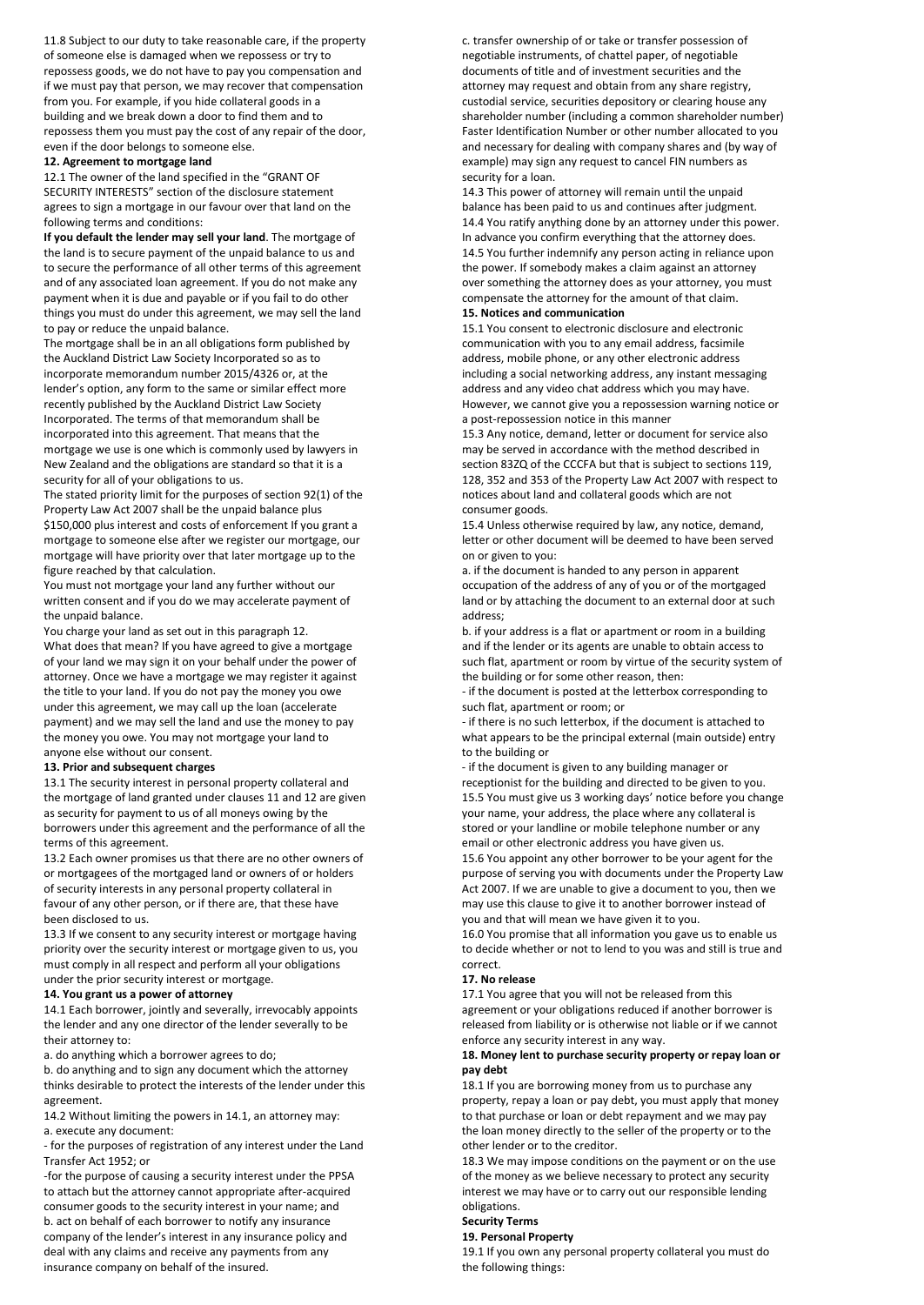a. store all goods that are part of the collateral at the address of the owner shown in the disclosure statement;

b. care for and maintain the collateral;

c. obey all laws relating to its ownership and use;

d. allow us to inspect any collateral at the address of the owner shown in the disclosure statement provided we first give you 24 hours written notice but we may only inspect consumer goods collateral if those goods are specifically identified in this agreement or a variation of it.

And you must not do any of the following things:

e. anything that may damage, weaken or challenge our security interest in collateral or any registration of that collateral on the Personal Property Securities Register

f. dispose of the collateral by way of sale, or gift or lease;

g. allow someone else to have possession of the collateral;

h. destroy, damage, endanger or disassemble the collateral; i. conceal or hide the collateral from us;

j. grant any other security of the collateral or allow any

workman's lien to be created over it;

k. take the collateral out of New Zealand; and

l. use the collateral for any dangerous or illegal activity or for any purpose for which it was not intended.

m. move the collateral from the place you have agreed to keep it.

19.2 If any collateral is a motor vehicle then, in addition to the above, you must:

a. not use it in any race or competitive activity;

b. not obtain any personalised registration plate or remove or alter any serial number without our prior written permission. c. repair (fix up) damage to panels, bumpers, lights, windows and other outside and inside surfaces and to paint work. This means you must look after any collateral goods properly and if they are a motor vehicle you must fix up any damage to those parts of the motor vehicle inside and out, including painting.

19.3 Goods which are replacements for collateral goods become part of the collateral.

20 You waive your right to receive a verification statement following registration of any security interest.

#### **21. Insurance over all property**

21.1 You must insure, and keep insured, all personal property collateral goods and any buildings and improvements on mortgaged land against fire, accident, theft, flood, storm and earthquake and any other thing that we may require to protect our interest in the collateral or mortgaged land.

21.2 All insurance must be for full replacement value if this is possible or for an amount that is acceptable to us in all respects.

21.3 The insurance must be in our name as well as the name of the owner. In the event of any claim, all payments under the policy are to be paid to us and you hereby authorise any insurance company to make all payments to us and confirm that receipt by us is receipt by the insured under the policy. 21.4 You must pay all premiums when they are due, and you must not do anything that would result in the insurance being cancelled or invalidated.

We may use the insurance money to repay the unpaid balance even though it or part of it has not yet fallen due. We may receive a commission on any insurance we arrange for you.

#### **22. Our rights to protect our interests**

If you fail to do anything which you must do or if you do anything you must not do, we may do or pay anything to remedy the default (to make it right). If we do that we may add the cost of doing or paying to the unpaid balance. That includes work that we may carry out on goods we have repossessed so that they are more saleable or to carry out maintenance which you should have carried out. **Section C. – General Terms**

**23. Miscellaneous**

23.1 If a clause or paragraph in this agreement is illegal or unenforceable, it does not mean that any other clause or paragraph is illegal or unenforceable.

23.2 This is all of the agreement between you and us. There are no other terms. We are not bound by any change to this agreement unless it is in writing and signed by one of our staff. We may enforce any of your obligations at any time, even if we have previously delayed enforcement, unless we tell you differently in writing. If you believe we have agreed not to enforce in some way, you must show that we have specifically (explicitly, precisely) agreed to that in writing. If we agree once not to enforce an obligation, it does not mean we will agree

again or continuously unless we tell you so in writing. If we agree not to enforce one obligation, it does not mean we agree not to enforce another]

23.3 **Powers and rights you give the lender are irrevocable.** In this loan agreement you (a) give us powers and rights and (b) (c) undertake obligations and (c) agree to certain rules of procedure and (d) give consents and authorities. You may not change your mind and withdraw or cancel our rights and powers nor cancel any obligation nor change procedures nor withdraw consents or authorities until the unpaid balance sum has been paid in full.

23.4 The Consumer Guarantees Act 1993 shall not apply if the initial unpaid balance is applied in trade and the borrower is in trade. This means that you generally do not have warranties and protections under that Act if you are in business and the loan is used for business purposes.

#### 23.5 **The lender may pay a commission to the broker who referred the borrower to the lender**. In addition to any fee paid by you to any broker who has referred you to us, we may also pay that broker a commission.

23.6 – **All your obligations are joint and several.** If another borrower signs this agreement, we may recover money due and payable from any of you or from all of you. We may enforce this agreement against any of you or against all of you. **24. Assignment**

24.1 **This agreement may be enforced by an assignee.** We may give or assign our rights under this agreement to somebody else ("assignee"). If we do that, this agreement (including any power of attorney) will apply to the assignee as if the assignee were the lender. The assignee may enforce this agreement against you. You have no right to assign rights under this agreement.

24.2 We may disclose, on a confidential basis, to any potential assignee, transferee or other person we may deal with in connection with this agreement, any information about you in connection with this agreement

#### **25. Meaning of words and expression**

"Accelerate" means call up or ask for immediate payment of any amount before it would otherwise be due under this agreement.

"Borrowers" or "you" means the person(s) shown as borrower(s) and co-borrower(s) if any in the disclosure statement and includes their/your executors, administrators and successors in title – the people who may take over your rights and obligations if you die or if you cannot pay your debts. "**change disclosure statement**" means a statement that we give

you when we agree to make a change under this agreement. "**collateral**" means the personal property described in the disclosure statement under "Personal Property Collateral" "CCCFA" means the Credit Contracts and Consumer Finance Act 2003.

"Financial default" means that you have failed to pay an instalment or other amount when due

an "**insolvency event**" happens if:

- you are a company and there is any change in the control of the company or any beneficial or legal interest in the shares of the company are held by any person who does not hold those shares at the date of this agreement;

you are a company and you become insolvent or are unable to pay your debts within the meaning of section 278 of the Companies Act 1993;

you are a company and a resolution is passed or an order made for the appointment of a receiver, liquidator, provisional liquidator or statutory manager is appointed; or if you are a natural person and any of you die;

-you are a human being and you become bankrupt or commit an act of bankruptcy, or if you are in business and you cease or threaten to cease to carry on that business.

"**person**" and pronouns such as "anyone" or "somebody" include a body corporate (such as a company) and an unincorporated body (such as a partnership or trust).

"**PPSA**" means the Personal Property Securities Act 1999. *"*unpaid balance *"*means the amount owing under a credit contract at a particular time, being the difference between all amounts credited and all amounts debited to the debtor under the contract at that time"

Each gender shall include other genders;

- any expression not described or defined in this agreement shall have the meaning ascribed to it in the Personal Property Securities Act 1999 or the CCCFA Act 2003;

- the singular includes the plural and the plural include the singular.